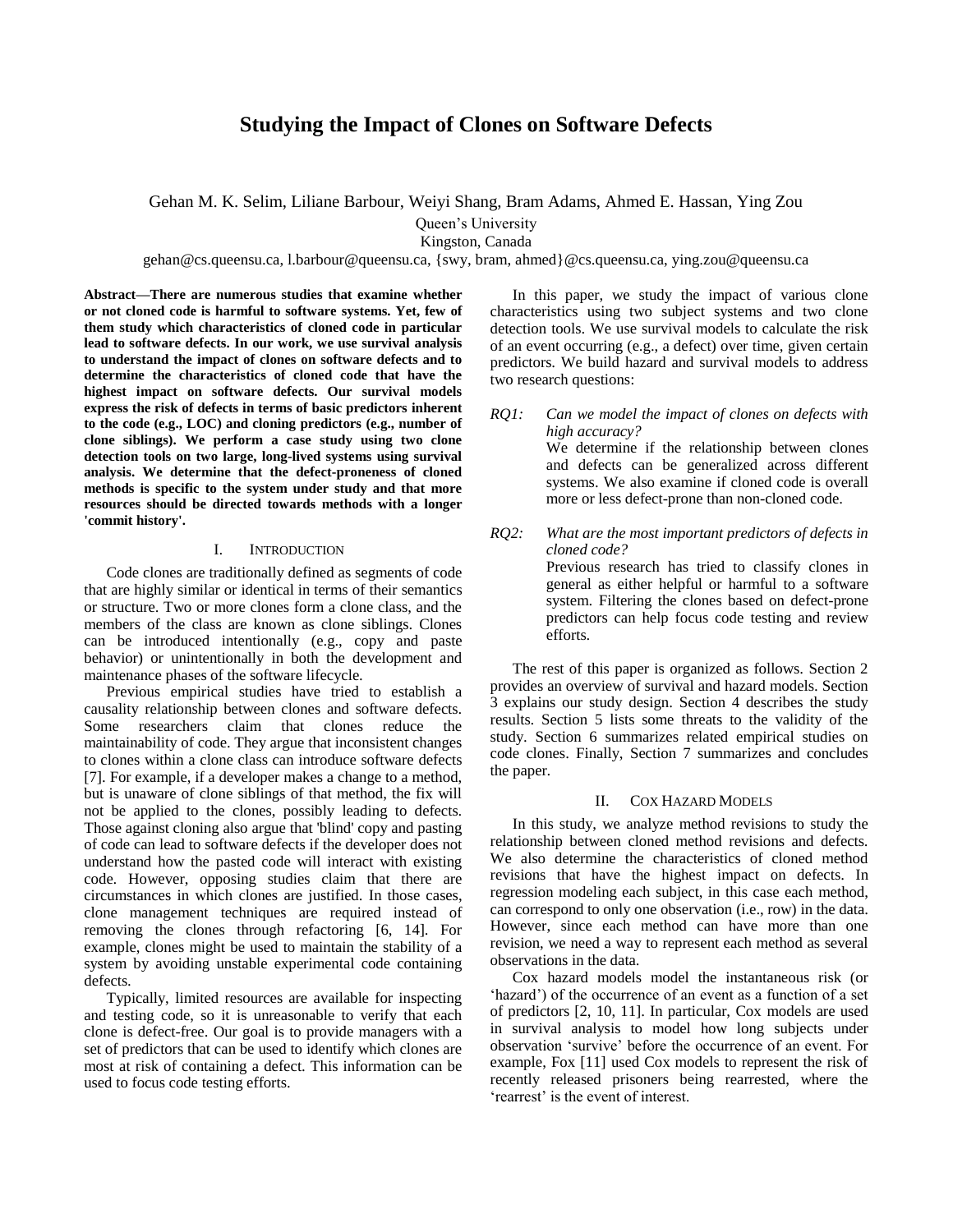

Figure 1. Overview of our approach

Unlike regression models, Cox models allow each subject to have time dependent covariates. Each subject is reflected in the data as multiple observations over time. Each observation includes the start and the end time of the observation, a flag signifying the occurrence of the event of interest, and a set of covariates. Hence, we used Cox models rather than standard regression models in order to model the "risk" of a method experiencing an event over time. The occurrence of a defect is the event of interest in our models. The subjects in this study are methods, and each observation (i.e., one row) corresponds to one method revision. Since a method can experience a defect more than once throughout its lifetime, we use an extended version of standard Cox models that can handle 'recurrent events'. In other words, such Cox models can handle data in which the event of interest (e.g., occurrence of a defect) can occur more than once for a method.

The hazard or probability of experiencing a defect at time t is modeled by the following hazard function:

$$
\lambda_i(t) = \lambda_0(t)^* e^{\beta^* X_i(t)}
$$
 (1)

Or equivalently, taking the log of both sides, we get

$$
log(\lambda_i(t)) = log(\lambda_0(t)) + \beta_1 x_{i1}(t) + ... + \beta_k x_{ik}(t)
$$
 (2)

where:

- $X_i(t)$  is the vector of time-dependent predictors of observation *i* at time t
- $\beta$  is the vector of coefficients for the predictors in  $X_i(t)$
- $\lambda_0$  is the baseline hazard
- *k* is the number of predictors

The baseline hazard can be thought of as the hazard of occurrence of the event of interest when all the predictors have zero effect on the hazard. The baseline hazard is cancelled out when calculating the relative hazard between two classes (i.e. two methods in our case) at a specific time, as shown in equation (3) below [2].

$$
\lambda_i/\lambda_j = e^{\beta(x_i(t)-x_j(t))}
$$
 (3)

This implies that the relative hazard is a function of only the predictors" values, not of the baseline hazard. This assumption is referred to as proportional hazards assumption. The proportional hazards assumption states that the effect of predictors is stable over time and that the effect of the predictor does not show a trend (e.g., increase or decrease) with time. A diagnostic test has to be carried out to check that this assumption is satisfied, hence validating the Cox model. Other diagnostic tests were proposed in the literature [2,11], but only the proportional hazards diagnostic test was carried out in this study.

Equation (2) shows that the log of the hazard is a linear function of the log of the baseline hazard and all the predictors taken into consideration. If a linear relationship between the log hazard and the predictors does not exist, a link function should be applied to the predictors to make this linear relationship valid. Link functions are used to transform the predictors to a new scale, hence making the predictors linearly related to the log hazard. Choosing an appropriate link function for predictors in Cox hazard models is essential so that identical changes in the value of a predictor affect the log hazard equally, regardless the original value of the predictor. This allows the Cox models to uphold the proportionality assumption.

The literature proposes several hazard model variants. We selected Cox hazard models for this study for four reasons:

- 1. Only some of the study subjects (i.e., a method) must experience the event (i.e., a defect).The models allow subjects to leave the study early or survive the entire observation period without experiencing the event.
- 2. The subjects can be grouped according to the value of one predictor (e.g. clone or non-clone), with each group having an individual baseline hazard within the model [2,11] .
- 3. The characteristics of the subjects can change over time. For example, the LOC of a method can change each time the method is changed.
- 4. Cox models have been adapted for recurrent events. Accommodating recurrent events is suitable for modeling open source software development, where software modules continuously evolve over time, and a method can have multiple defect fixes over its lifetime [2].

#### III. STUDY DESIGN

This section describes the approach we use to populate the code predictors and answer our research questions. A general overview of our approach is shown in Figure 1. We mine the CVS source code repository of each subject system using a tool called J-REX to produce a copy of each method revision and identify method revisions that fix a defect. We then perform clone detection and measure the code metrics (e.g. LOC, cyclomatic complexity) of each method revision.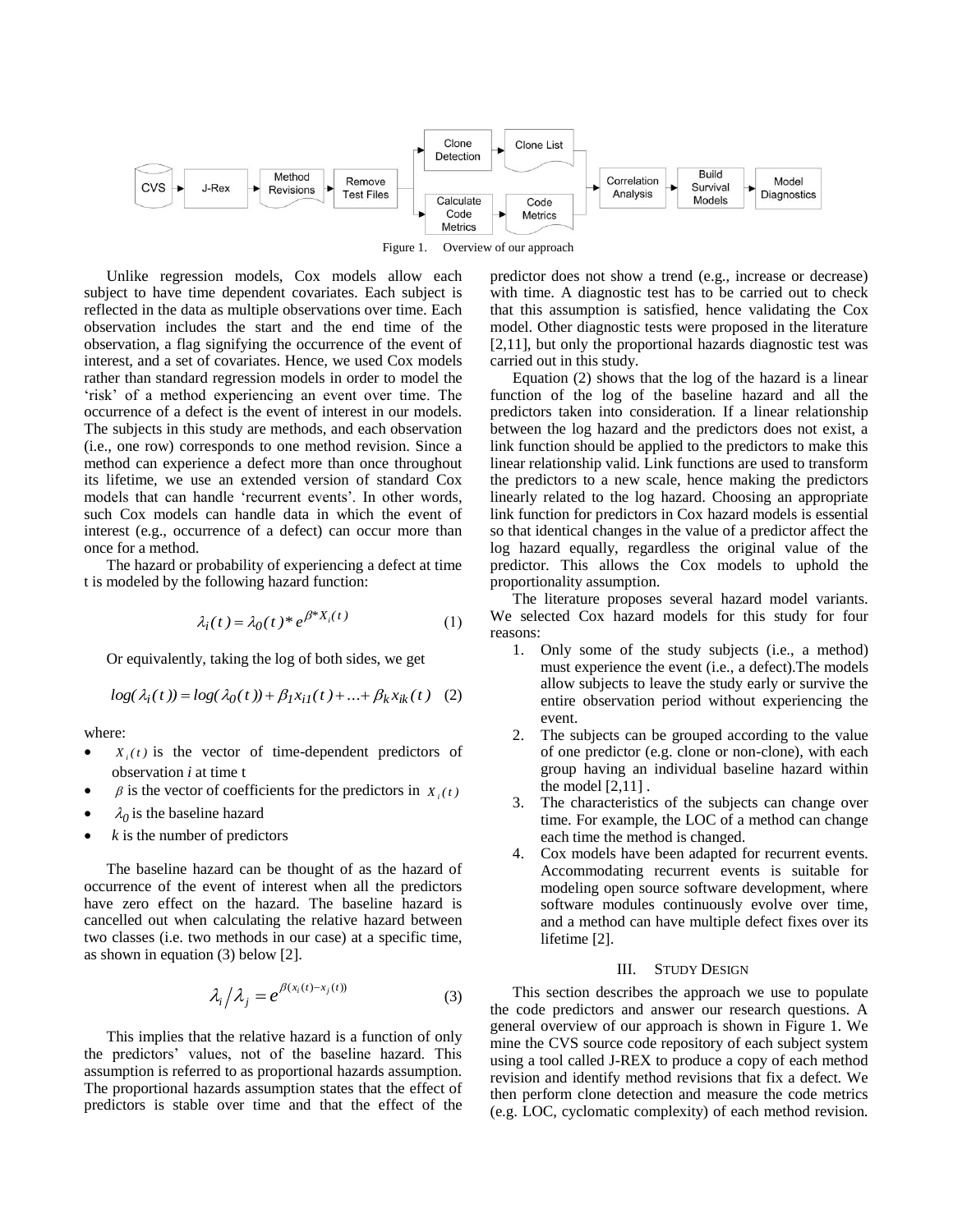

Figure 2. Post processing of clone detection results

Using the survival package in the R tool, we build and validate survival models for each subject system. We describe each step in more detail in the remainder of this section.

# *A. Mining the CVS using J-Rex*

Similar to C-REX [1], J-REX is used to study the evolution of source code of Java software systems. For each subject system, we build a list of all methods and their revisions using J-REX. This list is correlated with the bug repository to identify revisions that contain a defect fix. Using the information from the CVS, it is only possibly to identify revisions where a defect fix occurred, but it is unknown which revision introduced the defect [2].

The approach used by J-REX is broken down into three phases:

- 1. Extraction: J-REX extracts source code snapshots for each Java file revision in a CVS repository.
- 2. Parsing: Using the Eclipse JDT parser, J-REX builds an abstract syntax tree for each extracted file revision and stores the tree in an XML document.
- 3. Analysis: J-REX compares the XML documents of consecutive file revisions to determine changed code units and generates evolutionary change data. The results are stored in an XML document. There is one XML document for each Java file.

In addition to the source extraction and evolutionary analysis, J-REX uses a heuristic on all commit log text to determine the reason for the commit. For example, a commit log text containing the word "bug" is assigned the type "bug". We use the same heuristics as proposed by Mockus et al. [3]. Using the assignments in the J-REX output, we identify the method revisions that contain a defect fix.

J-REX takes as input the CVS repository of a Java system. In our study, systems that used a SVN repository were first migrated to CVS before executing J-REX. No data required by our study was lost during conversion, nor was the data modified in a way that would change our results.

#### *B. Removing Test Files*

The subject systems include test files that are used by the developers to test the project subsystems. Some of these test files contain incomplete code. Test files increase the number of clones, since many test files are copied and then modified slightly to test different cases. We remove such test files from all systems.

# *C. Clone Detection*

Past researchers execute clone detection on a subset of the repository. For example, Rahman et al. [9] detect clones between monthly snapshots of the system. Using this technique leads to a loss of information, since the clone status of revisions between the snapshots is lost. This information is important for developers, since the change from clone to non-clone might indicate a defect. The period between snapshots must be selected to minimize the loss of data.

Our approach avoids the use of snapshots. We perform clone detection using all the method revisions, no revisions are skipped. All the method revisions from the entire version history of a subject system are submitted to an existing clone detection tool. Clone detection is performed once to detect clones between all the revisions. This introduces noise, such as clones between method revisions that never co-existed or between revisions of the same method.

More specifically, the contents of each method revision output by J-REX are extracted into individual files (i.e., one file per method revision). To uniquely identify which revision file belongs to a specific method revision, we set the file name as a hash of the method path information and the revision number. Existing clone detection tools can be used without modification to detect clones between the method revision files. After detection, the file name is used to map the clones back to the matching method revision and label the revision as a clone.

Two revisions can only be labeled as clones if they exist simultaneously (co-exist) within the history of the software system. It does not make sense to propagate a change historically to a past revision of a method. An example of post processing is shown in Figure 2. In the figure, revision 1 of method A and revision 2 of method C are identified as a possible clone pair, but removed from the clone list because they never co-exist. Revision 1 of method B and revision 2 of method A are a clone pair because they overlap during their lifetimes. For these reasons, we label a method revision as a clone only under the following conditions:

- the clone detection tool identifies a clone sibling
- the clone sibling co-existed with the revision under study

The validity of our study is dependent on whether the clones identified by the clone detection tool are valid clones. For this reason, we use two different clone detection tools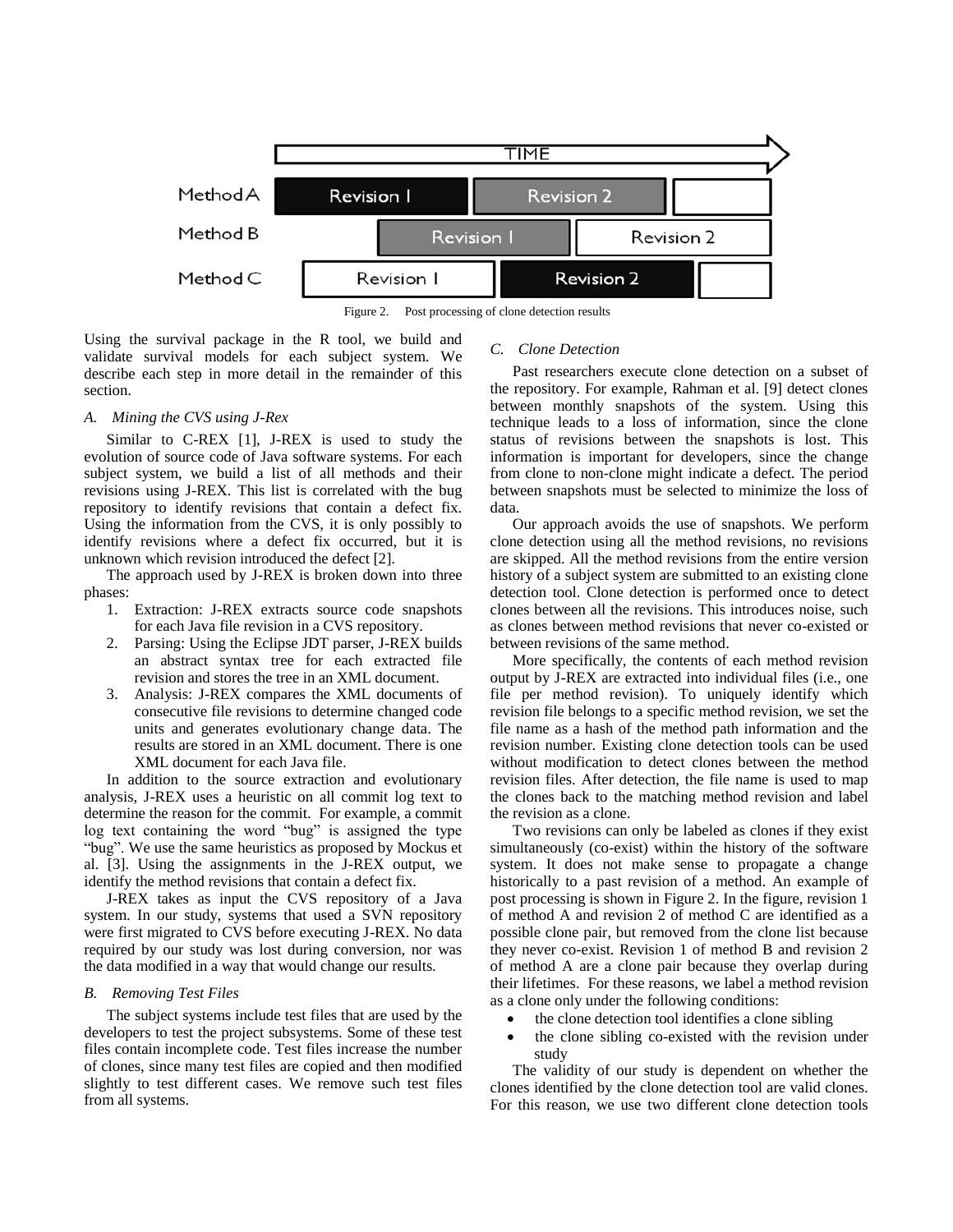| TABLE L | PREDICTORS USED IN COX MODELING |
|---------|---------------------------------|
|         |                                 |

| <b>Predictors</b>               | <b>Variable Name</b> | <b>Description</b>                                                                                    |  |  |
|---------------------------------|----------------------|-------------------------------------------------------------------------------------------------------|--|--|
| <b>Control Predictors</b>       |                      |                                                                                                       |  |  |
| Lines of Code                   | loc                  | A raw count of the number of lines of code for a method.                                              |  |  |
| Tokens                          | tokens               | CCFinder returns clones as a range of code tokens within a file. The total                            |  |  |
|                                 |                      | number of tokens in each method is provided by CCFinder.                                              |  |  |
| Nesting                         | nesting              | The maximum number of nesting levels for a method.                                                    |  |  |
| <b>Cyclomatic Complexity</b>    | cyclo                | The number of if-tests within a method.                                                               |  |  |
| Clone                           | clone                | This variable is true if the method contains at least one clone.                                      |  |  |
| <b>Cumulative Defects</b>       | culdefects           | The number of method defects up to and including the current revision.                                |  |  |
| Cumulative Defects/ Number of   | numdefectnumprev     | The method defect density.                                                                            |  |  |
| Revisions                       |                      |                                                                                                       |  |  |
|                                 |                      | <b>Cloning Characteristic Predictors</b>                                                              |  |  |
| <b>Born Clone</b>               | bornclone            | True if the first revision of the method is a clone.                                                  |  |  |
| Number of Cloned Revisions      | numrev               | The number of cloned revisions for a method up to and including the                                   |  |  |
|                                 |                      | current revision.                                                                                     |  |  |
| Number of Clone Siblings        | numsib               | The total number of clone siblings of a method revision. The siblings could                           |  |  |
|                                 |                      | belong to different clone classes.                                                                    |  |  |
| Number of Defect Siblings       | numdefectsib         | The total number of clone siblings that contain a defect.                                             |  |  |
| Cumulative<br>Defect<br>Average | avgculdefectsib      | The cumulative number of defects for a method revision is the number of                               |  |  |
| Siblings                        |                      | defective revisions for all revisions of the same method up to and including                          |  |  |
|                                 |                      | all the current revision. For each cloned revision, we calculate the average                          |  |  |
|                                 |                      | across all clone siblings.                                                                            |  |  |
| Average Normalized Cumulative   | avgculdefectsibavg   | The revision number of a clone sibling is not consistent across all siblings.                         |  |  |
| <b>Defect Siblings</b>          |                      | It is possible that one sibling has 4 defects within 8 revisions and another                          |  |  |
|                                 |                      | has 4 defects within 12 revisions. To normalize these results, we divide the                          |  |  |
|                                 |                      | cumulative number of defects by the revision number of the clone sibling.                             |  |  |
|                                 |                      | Then, for each cloned revision, we calculate the average normalized                                   |  |  |
|                                 |                      | cumulative number of defects across all clone siblings.                                               |  |  |
|                                 |                      | Cloning Characteristic Predictors - Simian Specific                                                   |  |  |
| Cloned Lines of Code            | cloneLOC             | The number of method LOC that are cloned.                                                             |  |  |
| Clone Coverage                  | percentCloneLOC      | The percentage of the method that is cloned, based on the total number of                             |  |  |
| (Simian only)                   |                      | LOC.                                                                                                  |  |  |
|                                 | cloneTokens          | Cloning Characteristic Predictors - CCFinder Specific<br>The number of method tokens that are cloned. |  |  |
| Clone Tokens                    |                      |                                                                                                       |  |  |
| Clone Coverage                  | percentCloneTokens   | The percentage of the method that is cloned, as a percentage of the total                             |  |  |
|                                 |                      | number of method tokens.                                                                              |  |  |

and compare the results. We conduct our study using CCFinder, a token-based clone detection tool, and Simian, a string-based clone detection tool. Both tools identify clones that are exact matches and clones with minor modifications (e.g., identifiers have been renamed). Neither can detect clones between segments of code where lines of code have been added or removed. These clones are known as "gapped clones".

# *D. Gathering Code Metrics*

Based on the method revision files we create for clone detection, we calculate metrics used as predictors in the hazard models, such as Lines of Code (LOC) and cyclomatic complexity. These metrics are described in more detail in Section 3.E.2.

The data collected in all the previous steps is stored in a MySQL database. This allows us to aggregate metrics for each method across multiple revisions.

## *E. Building Survival Models*

#### *1) Identifying Link Functions for Predictors*

We followed a similar approach to the one followed by Koru et al. [2] for identifying a link function for LOC in each considered data set. Like Koru et al., we plot the log relative risk vs. LOC, and visually identify an appropriate link function. For simplicity, we find the optimal link function for the LOC predictor and apply it to all the other predictors. As described in Section 2, a link function ensures that the proportionality assumption for the Cox model is satisfied.

## *2) Building Cox Models*

The Cox Models are created using the survival package in R [22]. A summary of the predictors used in this study is shown in Table 1. The predictors are sorted into two categories: control predictors and cloning predictors. For each data set we build two Cox models:

- *Model based on Control Predictors*: This model uses predictors inherent to the method revision, such as LOC, cyclomatic complexity and the number of nesting levels. The control predictors are predictors used in former studies to build models for defect analysis. Using control predictors allows us to build models that can be easily compared to models from other studies.
- *Model based on Control and Cloning Predictors*: This model is used to study the effect of cloning predictors in presence of control predictors. This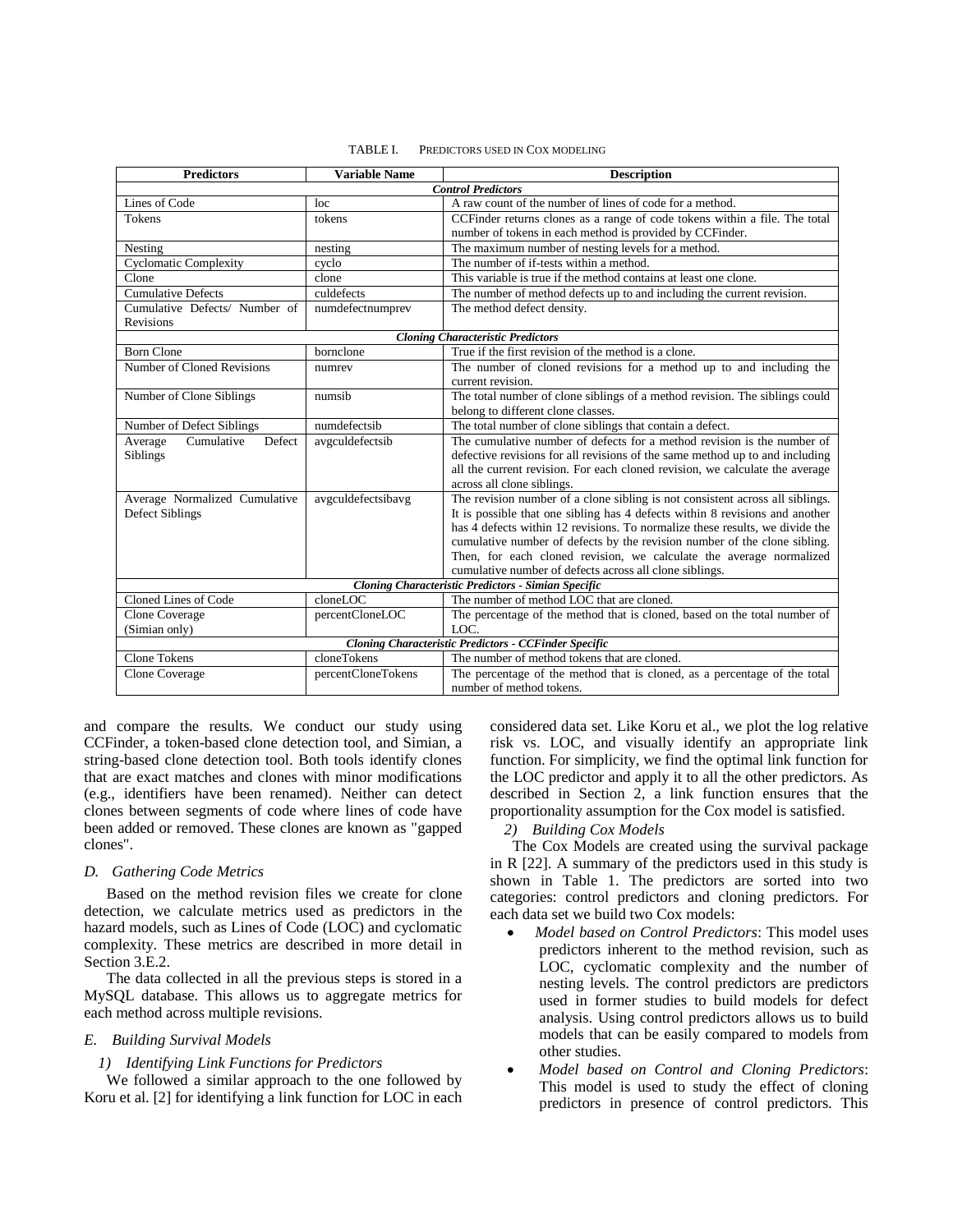TABLE II. SUBJECT SYSTEMS

| <b>System</b> | Total<br>LOC | Number of<br><b>Methods</b> | Number of<br>Method<br><b>Revisions</b> | <b>CCFinder</b><br>Clones<br>$(\%)$ | Simian<br><b>Clones</b><br>$\binom{0}{0}$ | <b>Revisions</b><br>Containing<br><b>Defects</b><br>(%) | <b>Number</b><br>of<br><b>Revisions</b><br>in Study | Number of<br><b>Revisions</b><br>in Study<br>$\frac{9}{0}$ |
|---------------|--------------|-----------------------------|-----------------------------------------|-------------------------------------|-------------------------------------------|---------------------------------------------------------|-----------------------------------------------------|------------------------------------------------------------|
| Apache Ant    | .41M         | 17.57K                      | 61.02K                                  | 30.78%                              | .99%                                      | 11.32%                                                  | 60.85K                                              | 99.72%                                                     |
| ArgoUML       | 76M          | 23.30K                      | 92.55K                                  | 10.57%                              | .73%                                      | 21.26%                                                  | 5.68K                                               | 6.14%                                                      |

TABLE III. PREDICTORS ELIMINATED ACCORDING TO CORRELATION ANALYSIS

| Data Set            | <b>Predictors Eliminated</b>             |                                                      |  |  |
|---------------------|------------------------------------------|------------------------------------------------------|--|--|
|                     | <b>Control Predictors</b>                | <b>Environment Predictors</b>                        |  |  |
| ArgoUML<br>Simian   | culdefects                               | cloneLOC.<br>avgCulDefectSib                         |  |  |
| ArgoUML<br>CCFinder | culdefects                               | avgCulDefectSib                                      |  |  |
| Ant<br>Simian       | cyclo,<br>nesting,<br>culdefects         | avgCulDefectSib                                      |  |  |
| Ant<br>CCFinder     | nesting,<br>cyclo,<br>tokens, culdefects | cloneToken,<br>percentCloneToken,<br>avgCulDefectSib |  |  |

model allows us to study the effect of cloning predictors on the defect proneness of methods. Simian outputs clone ranges in LOCs whereas CCFinder outputs clone ranges in tokens. Some of the clone predictors reflect the choice of the clone detection tool. The cloning predictors were selected to capture characteristics of cloned code and clone siblings that are not commonly investigated in former studies. However, our intuition is that characteristics of cloned code and clone siblings can have a major impact on code defects and can give interesting insight as to what profoundly affects the risk of experiencing a defect. For example, it is interesting to learn whether having many clone siblings makes a method more defect-prone since it is harder to consistently maintain many clone siblings as compared to maintaining one or two clone siblings.

Each Cox model was stratified based on whether or not the method revisions are a "clone". Stratification generates different baseline hazards for different classes of observations. This stratification sets aside the effect of whether or not a method revision is cloned, and hence makes the effect of other predictors more prominent [2]. In this study, the models have different baseline hazards for cloned and non-cloned method revisions.

# *F. Interpretation of Results and Validation of Models*

The R package [20] produces a summary with various statistics of the models, which we examine to interpret the results in terms of the following factors:

The effect of each predictor (e.g., a predictor's coefficient) on the defect proneness. The sign of a coefficient (e.g., positive or negative) signifies the

# TABLE IV. TEST FOR PROPORTIONALITY ASSUMPTION

| Data Set           | <b>Test for Proportionality Assumption</b> |       |         |  |
|--------------------|--------------------------------------------|-------|---------|--|
|                    | rho                                        | chisa | p-value |  |
| $ArgoUML-Simian$   | 0.02690                                    | 0.821 | 0.3650  |  |
| ArgoUML – CCFinder | 0.03070                                    | 1.070 | 0.3000  |  |
| $Ant-Simian$       | 0.02260                                    | 3.100 | 0.0783  |  |
| $Ant - CCFinder$   | $-0.00766$                                 | 0.372 | 0.5420  |  |

direction of change in defect proneness (e.g., increase or decrease) when the predictor increases.

- The standard error of each predictor coefficient.
- The correlation between the actual and the predicted number of occurrences of defect fixes. This allows us to quantify how well the models represent the hazard of defect occurrence of the raw data.

We carry out the proportional hazards diagnostic test for all our models to prove their validity. Other diagnostic tests are available for Cox models [11] and can be investigated as future work to further validate our models.

# IV. STUDY RESULTS

#### *A. Subject Systems*

As our subject systems, we use two open source Java projects: Apache Ant and ArgoUML. They are selected because of their use in previous studies. Table 2 describes the characteristics of the two subject systems. We use two clone detection tools, Simian and CCFinder, on each of the two subject systems. Therefore, we build models for four data sets: Ant-Simian, Ant-CCFinder, ArgoUML-Simian and ArgoUML-CCFinder.

#### *B. Correlation Results*

For each of the four data sets, correlation analysis between the predictors is carried out to eliminate redundant predictors. Hence, different predictors were eliminated for each data set. We used "0.8" as the correlation threshold over which any two predictors are considered correlated. For each pair of correlated predictors, we eliminate one predictor. The remaining predictors are used to build the hazard models. Table 3 shows for each data set which predictors were eliminated according to the correlation results.

#### *C. Identifying a link function of the LOC predictor*

We determine the appropriate link function for LOC in each of the four data sets by plotting the log relative risk vs. LOC as done by Koru et al. [2]. We examine the four plots created by the four data sets to find a suitable link function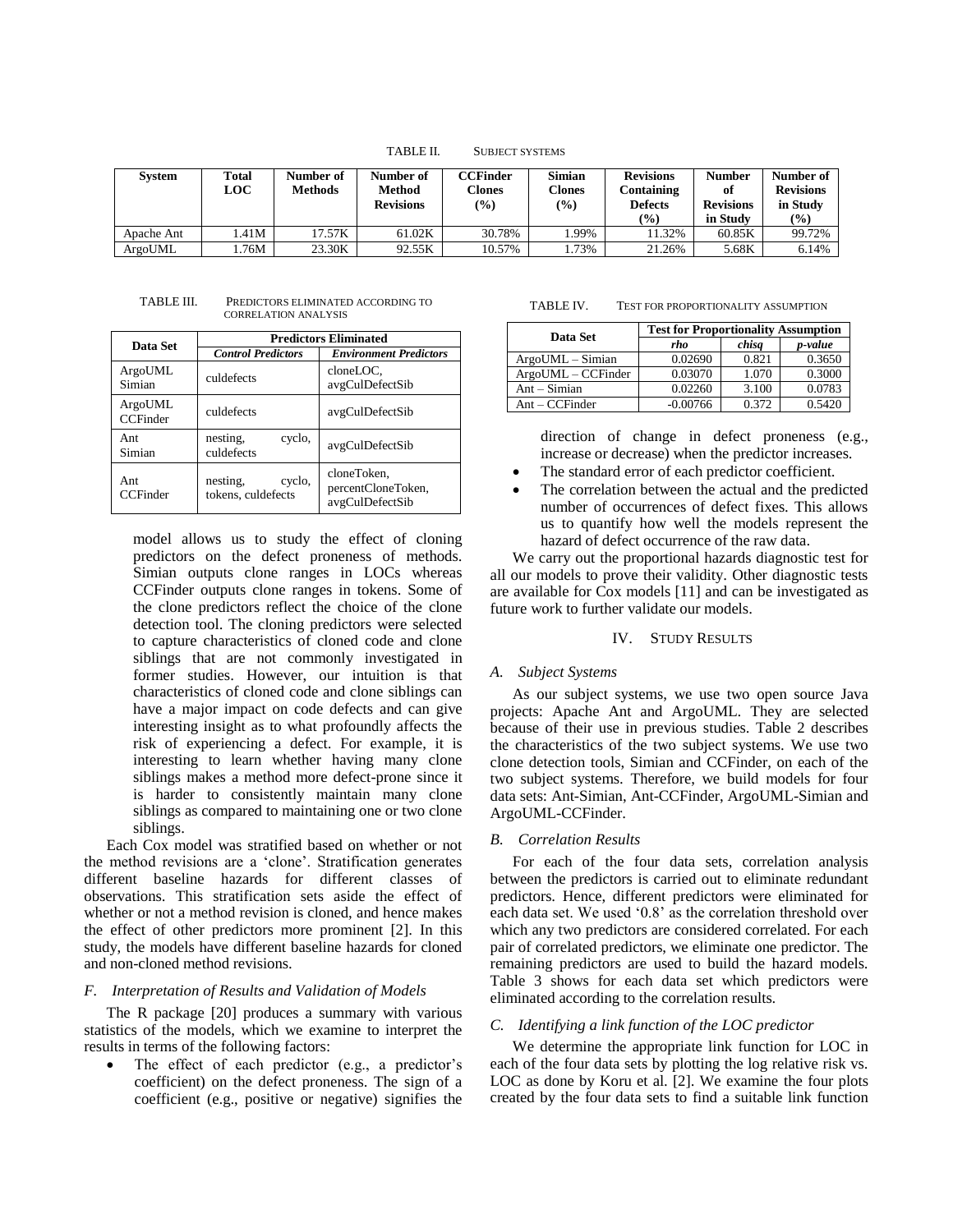

Figure 3. Determining the link function for Ant

for LOC. However, due to the large LOC range, we notice that the plots do not exhibit an obvious functional form throughout the entire range and hence we cannot find one link function that fits the LOC data. Hence, we decide to identify the optimal LOC range for each data set that exhibits a functional form (e.g., shows a pure logarithmic or cubic behavior in this range) in its plot. Since choosing a link function is intended so that the model passes the proportionality assumption test, we ensure that the chosen range of LOC passes the proportionality assumption with a high p-value. Any method revisions with LOC outside the selected range are discarded from the study. The number of method revisions used overall in the study is show in the last column of Table 2.

Each of the two subject systems had a different optimal LOC range. The range is independent of the choice of clone detector. Future work should extend this by building models for the data sets that work across the whole LOC range for all studied systems. The selected LOC range for Ant is 0- 200 and for ArgoUML is 55-300. As shown in Table 2, in the case of Ant, almost all the revisions (99.72%) are included in this range. The optimal range for ArgoUML limited the study to only 6% of the revisions.

Figure 3 shows the relationship between LOC and log relative hazard for the Ant-Simian data set after selecting functions within the chosen LOC range. All subject systems showed similar plots for their selected LOC range. This implied that we can use a logarithmic link function for LOC.

#### *D. Building Cox Models*

We build two Cox models for each of the four data sets using all predictors except for the predictors removed during the correlation analysis. This results in eight Cox models. After building each model, we examine the summary of the model and iteratively remove insignificant predictors  $(p>0.05)$ , starting with the variable having the highest pvalue. Table 5 shows the set of predictors that were most significant in determining defects in each of the eight models. Most systems showed that LOC and the history of defects of a method (e.g. numdefectnumprev) are control predictors that are the most significant in determining defects. From the cloning predictors, the number of defective clone siblings (e.g. NumDefectSib) is significant in determining defects in most systems.

TABLE V. SIGNIFICANT PREDICTORS IN PREDICTING **DEFECTS** 

| Data Set            | Model Based on<br><b>Control Predictors</b><br>Only | Model Based on<br><b>Control and Cloning</b><br><b>Predictors</b>                    |
|---------------------|-----------------------------------------------------|--------------------------------------------------------------------------------------|
| ArgoUML<br>Simian   | loc.<br>numdefectnumprev                            | loc, numdefectnumprev<br>numclonesib,                                                |
|                     | clone                                               | NumDefectSib, clone                                                                  |
| ArgoUML<br>CCFinder | tokens, clone<br>numdefectnumprev                   | tokens, clone<br>numdefectnumprev<br>avgCulSibDefectAvg                              |
| Ant<br>Simian       | loc, clone<br>numdefectnumprev                      | loc, numdefectnumprev,<br>numclonerev, clone,<br>numclonesib.<br><b>NumDefectSib</b> |
| Ant<br>CCFinder     | loc, clone,<br>numdefectnumprev                     | loc, numdefectnumprev,<br>bornclone, clone,<br>numclonesib,<br><b>NumDefectSib</b>   |

For each of the eight models, we generate the summary of the model. Hence, we can interpret the effect of each predictor in each model. For space limitations, we show the summary of the model based on control and cloning predictors for the Ant-CCFinder data set in Table 6. Positive coefficients signify that an increase in the corresponding predictor will increase defects. Therefore, defects increase with an increase in LOC, with an increase in the number of defects in the history of a method (numdefectnumprev) and with an increase in the number of cloned siblings (numCloneSib). However, defects would decrease if a method was born as a clone (bornclone) and with an increase in the number of defective clone siblings (numDefectSib). Table 6 also shows that a control predictor (e.g. numdefectnumprev) can have the highest impact on predicting defects with a coefficient relatively much higher (e.g., 1.145) than that for other predictors and with a very low p value (p-value  $\lt 2*10e-16$ ). Overall, control predictors are more important in determining the defect proneness of a method than cloning predictors.

The summaries of all eight models can be interpreted in a similar manner. The signs of the coefficients for the same predictors varied for the different data sets. In the future, we plan to explore more data sets, and reach a general consensus regarding the effect of each predictor on defects and why the effect of the same predictor differs across data sets.

#### *E. Analysis of Models*

We structure our discussion of the analysis of the models around our two research questions stated in section I.

# *RQ1: Can we model the impact of clones on defects with high accuracy?*

To determine whether the generated Cox models can represent the impact of clones on defects with high accuracy, we calculate the Spearman correlation between the actual and predicted occurrence of defects according to our models. Table 7 shows the results obtained. All the models show medium to high correlation. Models built for ArgoUML show lower correlation than other data sets due to the low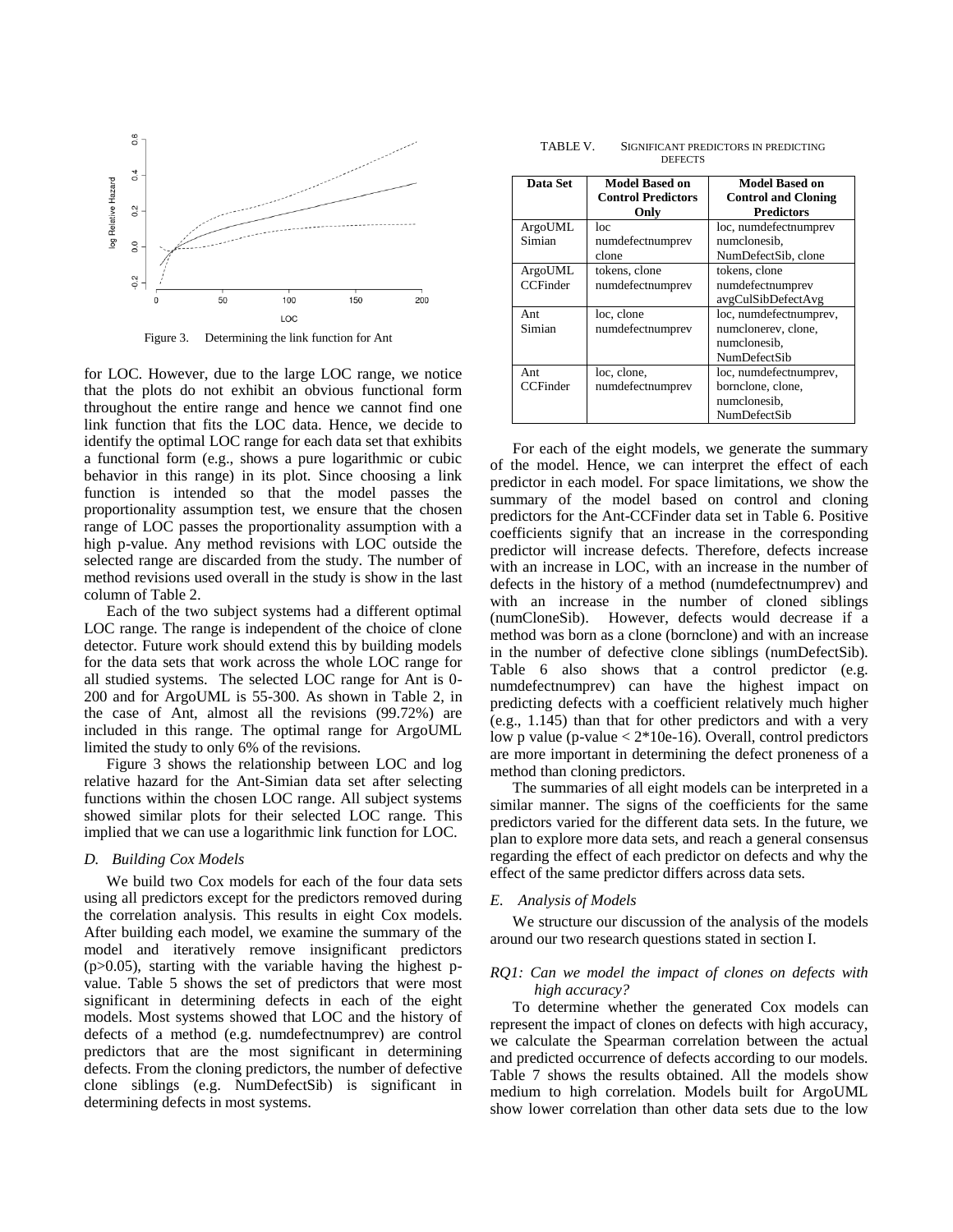|                  | coef     | Se(coef) | Z       |              |
|------------------|----------|----------|---------|--------------|
| loc              | 0.102    | 0.0213   | 4.8     | 1.60e-06     |
| numdefectnumprev | 1.145    | 0.066    | 17.35   | $<$ 2*10e-16 |
| bornclone        | $-0.325$ | 0.0517   | $-6.29$ | $3.21e-10$   |
| numclonesib      | 0.107    | 0.0293   | 3.64    | 2.68e-04     |
| numdefectsib     | $-0.368$ | 0.0816   | $-4.51$ | $6.52e-06$   |

TABLE VI. SUMMARY OF MODEL BASED ON CONTROL AND CLONING PREDICTORS FOR ANT - CCFINDER

| TABLE VII.                         | SPEARMAN CORRELATION BETWEEN ACTUAL |  |
|------------------------------------|-------------------------------------|--|
| AND EXPECTED OCCURRENCE OF DEFECTS |                                     |  |

|                    | <b>Model based</b><br>on Control<br><b>Predictors</b> | <b>Model based</b><br>on Control and<br><b>Cloning</b><br><b>Predictors</b> |
|--------------------|-------------------------------------------------------|-----------------------------------------------------------------------------|
| ArgoUML-Simian     | 0.5956751                                             | 0.6099531                                                                   |
| ArgoUML - CCFinder | 0.5525268                                             | 0.5083261                                                                   |
| $Ant-Simian$       | 0.6809132                                             | 0.6424308                                                                   |
| Ant-CCFinder       | 0.7038093                                             | 0.5814575                                                                   |

TABLE VIII. P-VALUE OF THE TEST FOR PROPORTIONALITY ASSUMPTION

| Data set           | Model<br>based on<br><b>Control</b><br>predictors<br>only | <b>Model based on</b><br><b>Control</b> and<br>Cloning<br>predictors |
|--------------------|-----------------------------------------------------------|----------------------------------------------------------------------|
| ArgoUML-Simian     | 0.468                                                     | 0.01597                                                              |
| ArgoUML - CCFinder | 0.55                                                      | 0.367                                                                |
| Ant-Simian         | 0.00823                                                   | 0.02913                                                              |
| Ant-CCFinder       | 0.02435                                                   | 0.1527                                                               |

number of revisions used from ArgoUML (Table 2). Not all data sets in Table 7 show a higher correlation when the number of predictors used in the models increases. In fact, only one data set (i.e., ArgoUML-Simian) shows a higher correlation when building the Cox model using control and cloning predictors. The three other data sets show a higher correlation when their models are built using only control predictors. This indicates that practitioners can use traditional control predictors to predict defects in systems and still get high prediction results.

To further check the validity of the models, we test the proportionality assumption on the eight models. Table 8 shows the p-value of the test for proportionality assumption for the eight models. This is different from the tests shown in Table 4 because the tests in Table 8 are based on all the predictors, not just LOC. Table 8 reveals that all models pass the test for proportionality assumption (p-value  $> 0.01$ ) except for the Ant-Simian data set, which did not pass the test using the model based on control predictors only.

For each of the eight models, we plot the survival curves for cloned and non-cloned functions. This helps us determine whether non-cloned functions can survive defects more than cloned functions as traditionally claimed. Due to space limitations, in Figure 4 we only show the survival curves for ArgoUML-Simian and Ant-Simian when using the model based on control and cloning predictors. The CCFinder data sets are similar to the Simian data sets, but with a smaller





Figure 4. Survival curves of cloned and non cloned methods in ArgoUML-Simian and Ant-Simian using the control and cloning predictor models



Figure 5. Survival of methods in the ArgoUML-Simian data set, using only the control predictors

gap between the survivals of cloned and non-cloned methods.

In Figure 4, different data sets seem to show different behaviour for cloned and non-cloned methods. The Y axis is the probability of a method surviving defects. Hence low numbers on the Y axis signify a low survival rate (i.e. high hazard or high risk of experiencing defects) For some data sets (e.g. Argouml-simian), non-cloned methods survive defects better than cloned methods since their survival curves have higher values on the Y axis. For such data sets, noncloned methods are less risky than cloned methods, as traditionally claimed. Especially for the ArgoUML-Simian data set, cloned methods are highly risky and can barely survive the occurrence of defects. On the other hand, the Ant-Simian data set shows that cloned code is safer than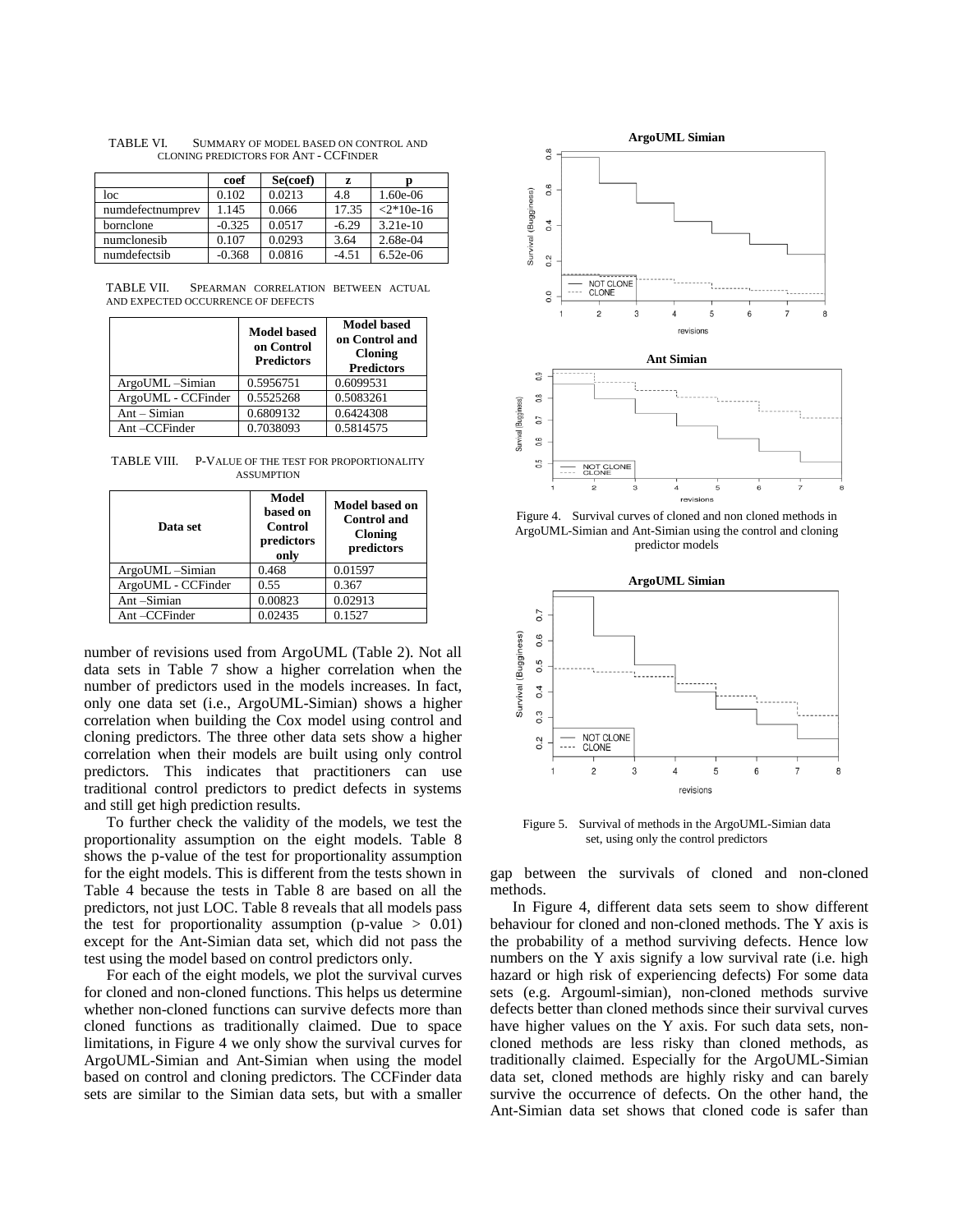non-cloned code. We deduce that we cannot build a single Cox model to represent different data sets, since different data sets show different survival probabilities for cloned and non-cloned methods.

# *RQ2: What are the most important predictors of defects in cloned code?*

As previously discussed in Section 4.D, each model shows a different set of predictors that are significant in detecting defects. However, from Table 5 we see that most of the models based on control and cloning predictors have numDefectSib as a common significant predictor.

To further explore the effect of using additional cloning predictors we compare two plots. Figure 5 shows the survival curve for ArgoUML-Simian when using the model based on control predictors only and Figure 4 shows the survival curve for ArgoUML-Simian when using the model based on control and cloning predictors. Figure 5 reveals that using only the control predictors, the data set shows that cloned revisions are initially risky in the first four revisions of their lifetime, then become more stable than non-cloned revisions in the second half of their lifetime. However, the corresponding plot for ArgoUML-Simian in Figure 4 shows that cloned code is more risky than non cloned code throughout their lifetime. Hence, incorporating cloning predictors into the model reveal features of methods that are initially not apparent. In case of ArgoUML, non-cloned code survives defects better than cloned code. In the case of Apache Ant, cloned code survives defects better than noncloned code. This leads to the finding that the stability of cloned code is intrinsic to the system under study.

#### V. THREATS TO VALIDITY

# *A. Identifying Defect Fixes*

Our study is based on the data provided by J-REX, a software evolution tool that generates high-level evolutionary change data of the source code of software projects. J-Rex uses heuristics to identify defect-fixing changes [3]. The results of the paper are dependent on the accuracy of the results from J-REX. We are confident in the results from J-REX as it implements the same algorithm used previously by Hassan et al. [1] and Mockus et al. [3].

#### *B. Clone Detection*

The classification of a method revision as a clone or nonclone is only as accurate as our choice of clone detection tool. To mitigate the possibly of misclassification, we chose two clone detection tools and repeat the study for both tools.

## *C. Choice of Link Function*

We selected a logarithmic link function for all predictors. It is possible that a different link function would be a better fit for some of the predictors. The diagnostics indicate that the models were a good fit for the data. Thus the choice of link function does not have a significant impact on the model fit. We leave the selection of different link functions for each predictor as future work.

#### *D. Limitation of LOC Ranges*

For each subject system, we limit our analysis to a range of LOC values. This reduces the number of revisions used in the study. To minimize this risk, we select two systems. ArgoUML is limited to only 6% of the total revisions, but in the case of Ant, almost all revisions are used in the study. In the future we plan to investigate more systems.

#### VI. RELATED WORK

#### *A. Predicting Failure Proneness in Software Systems*

Koru et al. [2] explore the relationship between the size of a Java class and its risk of defects. They build Cox models of defect fixes using class size as the only predictor. The study provides evidence that small classes are proportionally more defect prone than large classes. Cataldo et al. [15] investigate the effect of different kinds of software dependencies on the probability of observing faults. Different dependency measures are defined and used to build a logistic regression model to predict failure proneness at the file level. All dependencies prove to increase failure proneness, with differences in their degree of impact.

Mockus et al. [4] build models to predict customer perceived software quality based on a set of predictors. The results show that the deployment time, the hardware configuration, and the software platform are vital factors in forecasting the probability of observing a software failure.

Zimmermann et al. [23] construct the Eclipse bug data set and show that complexity has a high positive correlation with failure.

# *B. Tracking Evolution of Clones in Software Systems*

Harder and Göde [12] discuss the available clone evolution models and corresponding techniques that track clones between versions of a software system. The study describes three major clone evolution patterns, the clone detection approaches used, the clone-mapping methodologies, and their evaluation.

Kim and Notkin [17] propose a clone genealogy extractor that generates the clone history of code. The study defines a clone evolution model. Results show that many clones change inconsistently. Hence, maintaining clones could be a better solution than refactoring.

# *C. Studying Failure Proneness as a Function of Code Cloning*

Juergens et al. [8] propose an algorithm to track inconsistently changing clones. The authors then investigate bugs related to such clones. Results show a precision of up to 38% in detecting bugs related to inconsistent clone changes. Aversano et al. [13] further investigate co-change on clones and whether or not a bug fix effort is propagated to a clone class. A case study showed that clones can be maintained to a high degree if the co-change happens within a small time window.

Bettenburg et al. [18] argue that studying clone evolution and maintenance at the release level would provide insight into the effects of code cloning as perceived by customers. A